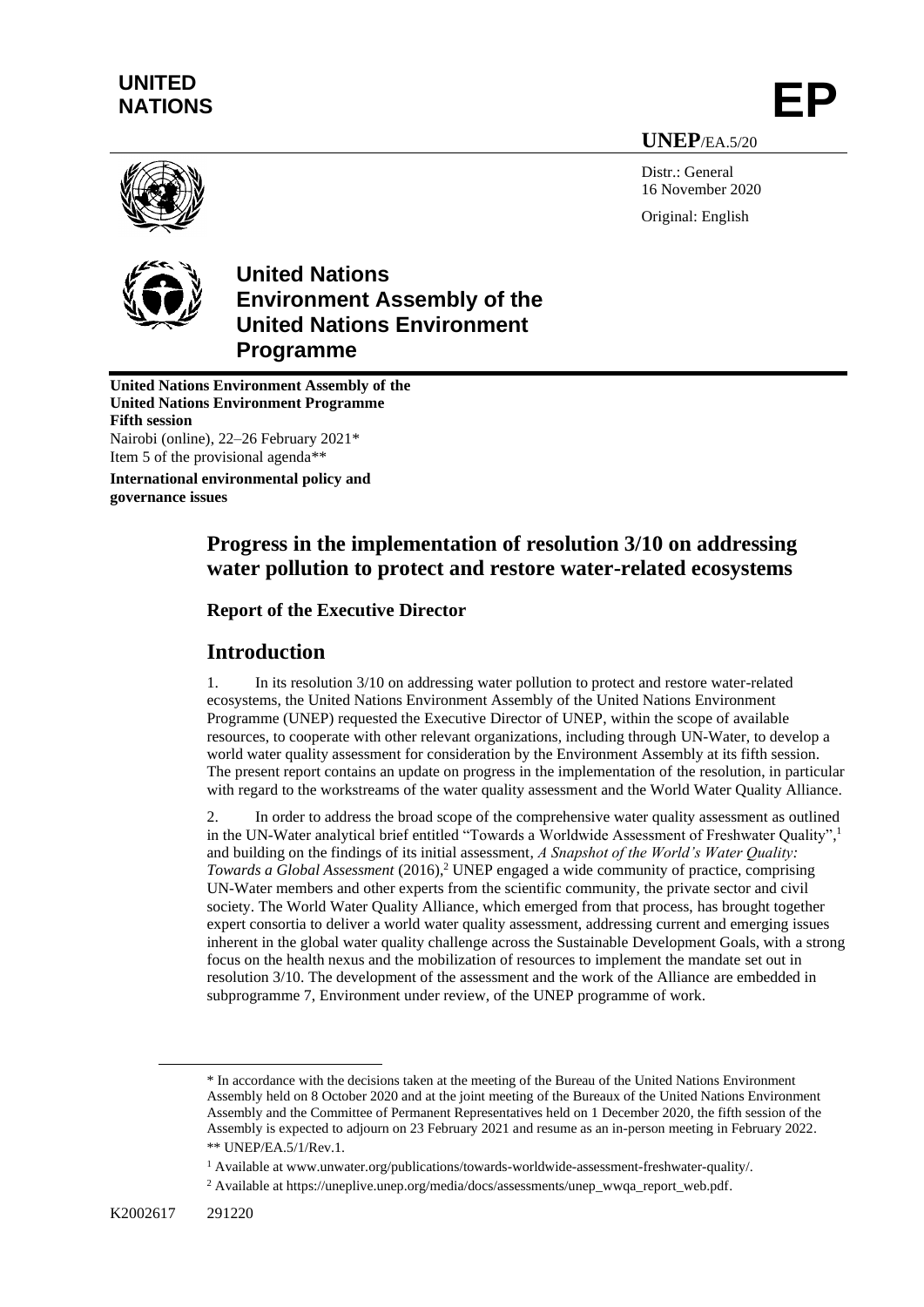# **I. Progress in the implementation of resolution 3/10**

## **A. World water quality assessment and the establishment of the World Water Quality Alliance**

3. In direct response to the request contained in paragraph 16 (e) of resolution 3/10, UNEP called for expressions of interest from members of UN-Water, partners and relevant stakeholders, including from the private sector, for contributions to the next world water quality assessment. More than 50 organizations expressed interest in collaborating with UNEP, leading to the formation of the World Water Quality Alliance. UNEP, along with the Joint Research Centre of the European Commission, launched the Alliance in September 2019, convening a range of expertise from the United Nations, research institutes, space agencies and earth observation services, the private sector and civil society.

4. The world water quality assessment represents a major workstream and deliverable of the Alliance. The purpose of this interdisciplinary assessment is to review the state of freshwater quality and the potential impacts of water pollution on health, food security and ecosystems, illustrating causal-chain cases, from drivers to impacts, and responding to the scarcity of water quality data in many areas. 3 In order to cover these nexus dimensions, the interdisciplinary assessment addresses interlinkages across several Sustainable Development Goals and employs an innovative data fusion approach aimed at combining on-the-ground data monitoring, modelling, and remote sensing with a focus on satellite observation. A project on assessing key environmental issues and providing focused outlooks to strengthen science-based policy and decision-making, also carried out under subprogramme 7, contributed to the implementation of the resolution.

5. The Alliance also focuses on current and emerging water quality challenges. As a community of practice on water quality-related science, technology and innovation, it provides governments and other stakeholders with evidence-based assessments, information, scenarios and solutions.

6. Convened by UNEP, the Alliance receives its core funding from Switzerland. The Swiss Agency for Development and Cooperation is providing \$1,818,000 in funding for a period of four years (to October 2023) to support the operations and innovation workstreams of the Alliance. In addition, the Government of Switzerland has provided \$401,207 to start the work of the global assessment, as well as three use-case projects for testing a multi-agency approach to bottom-up, demand-driven joint design of water quality products in three locations in Africa.

7. [A declaration regarding](https://communities.unep.org/display/WWQA/Governance?preview=/32407633/38306009/Signed%20Declaration%20by%20ED.pdf) the World Water Quality Alliance was signed by the Executive Director of UNEP in January 2020 and is open for signature by Alliance members. The Alliance has selected members and Chairs for its main governing bodies: the Strategic Advisory Committee<sup>4</sup> and the Technical Advisory Committee.<sup>5</sup> The initial [workplan](https://communities.unep.org/display/WWQA/Governance?preview=/32407633/38306612/WWQA%20Work%20Plan.pdf)<sup>6</sup> is being implemented despite delays related to the coronavirus disease (COVID-19) pandemic, including activities for the world water quality assessment and the use-case projects in Africa*.* In response to the COVID-19 situation, the Alliance reviewed relevant activities across partners and identified potential areas of collaboration. UNEP, as convener of the Alliance, works closely with the Joint Research Centre of the European Commission in the context of wastewater monitoring for severe acute respiratory syndrome coronavirus 2 (SARS-CoV-2) RNA.

8. To implement the world water quality assessment, Alliance partners established three working groups on the following data sources: (a) water quality modelling to provide data for the envisaged fusion (Delft, Netherlands, January 2020), (b) remote sensing with a focus on satellite observation and products (Leipzig, Germany, January 2020), and (c) on-the-ground monitoring (virtual meeting, April 2020). These three data sources are being reviewed, and merging is being tested for a global water quality appraisal and, on the scale of water bodies (lakes and rivers), to put emphasis on causal chains, that is, narratives to illustrate water quality impacts on health, food security and ecosystems. The

<sup>6</sup> See

<sup>3</sup> Ibid.

 $4 \Omega$ 

https://communities.unep.org/display/WWQA/Governance?preview=/32407633/42270885/WWQA%20Strategic %20Advisory%20Committee.pdf.

<sup>5</sup> See

https://communities.unep.org/display/WWQA/Governance?preview=/32407633/42270886/WWQA%20Technical %20Advisory%20Committee.pdf.

https://communities.unep.org/display/WWQA/Governance?preview=/32407633/38306612/WWQA%20Work%2 0Plan.pdf.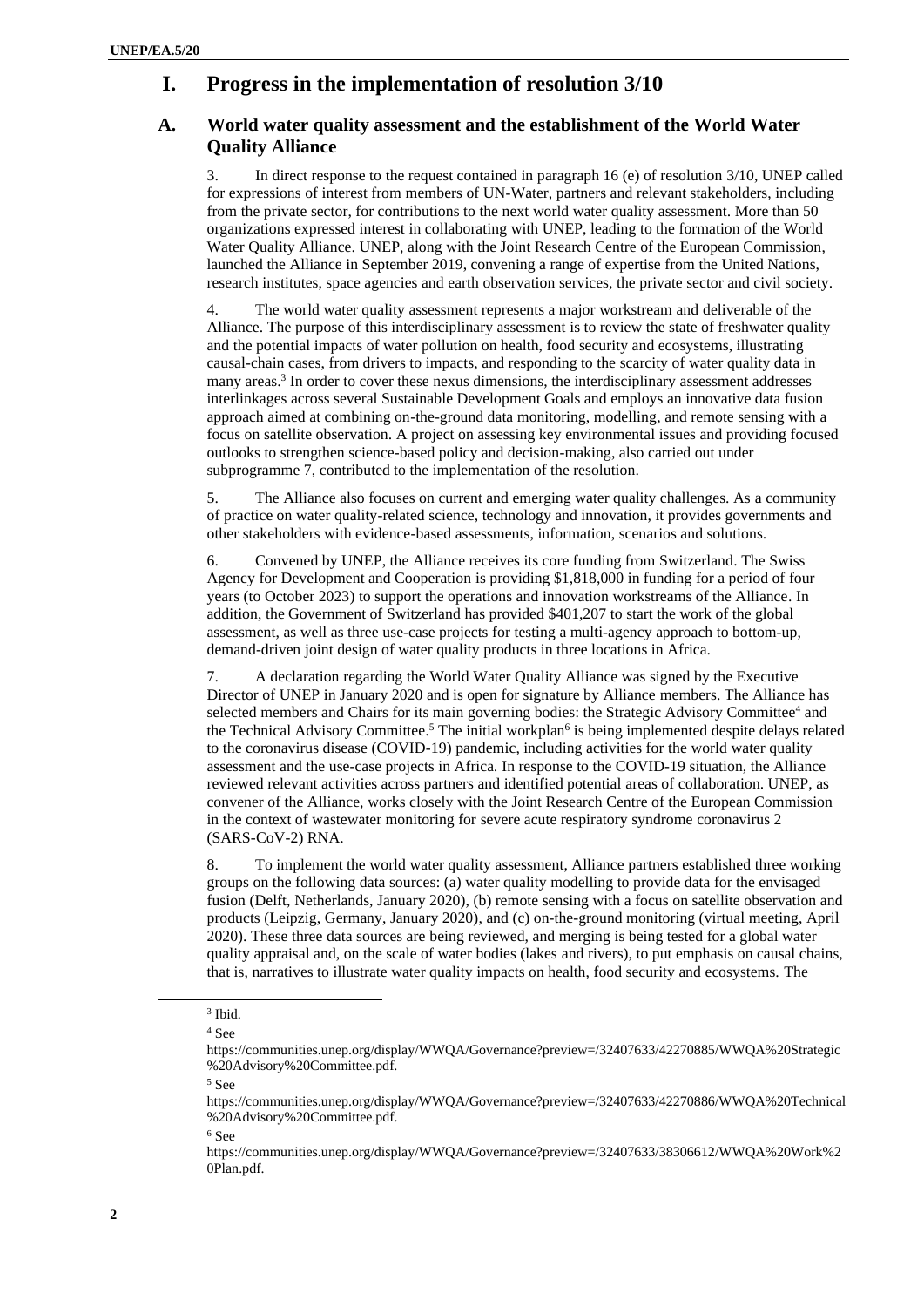Driving Forces-Pressures-State-Impact-Responses framework underpins the approach. Alliance partners support the project by mobilizing cash and in-kind contributions for the necessary research and development, testing and upscaling, including to establish a technology support platform for global water quality assessment that will continue beyond the project lifetime (supported by the Government of Germany and in kind by the more than 15 working group members). Initial global and thematic data products and a demonstration of the world water quality assessment outline will be presented at the fifth session of the United Nations Environment Assembly as an annex to an information document. In parallel, contributing to the assessment, the fusion of readily available data was tested in defined water quality challenge locations in Africa.

9. The assessment is underpinned by the Global Water Quality and Analysis Platform  $(GlobeWO)$ ,<sup>7</sup> which is being developed as a web-based infrastructure for hosting, visualizing and analysing data on water quality and its drivers and for integrating in situ (on-site) and remote sensing-based observations, and modelling. One of the first goals is to compile a model inventory illustrating the current status of water quality, globally or for selected continents, using several variables, such as nutrients, salinity parameters, pathogens and toxic substances. The content and functionality of the platform will be tailored to user needs, to be identified in workshops with local stakeholders.

10. The data-scarce environment in which the world water quality assessment is being conducted necessitates a complex exercise of combining and synthesizing various data and information sources. Establishing the partnerships necessary for this process requires time, and such work is expected to continue until 2023. Results and demonstration products will be featured on the World Environment Situation Room platform, as well as at full scale in an information document being prepared for the fifth session of the Environment Assembly. Three major components of the assessment will continue to be developed: (a) a baseline assessment of the state of water quality worldwide in surface and groundwater bodies, (b) a scenario analysis of future pathways of water quality in the freshwater system and its compartments, and (c) an initial analysis of options for protecting and restoring water quality. World Water Quality Alliance members will provide updates for the fifth session of Environment Assembly. The full assessment, to be completed in time for the sixth session of the Assembly, will follow. Both the assessment and other work streams of the Alliance will feed into the midterm review of the International Decade for Action, "Water for Sustainable Development", 2018-2028, and the related conference to be held in 2023, in particular with regard to progress in achieving Sustainable Development Goal 6 and the review of the implementation of the 2030 Agenda for Sustainable Development at a high-level political forum on sustainable development also scheduled for 2023. They represent a key contribution to the global acceleration framework for Sustainable Development Goal 6, launched by UN-Water members in 2020 to promote the achievement of water-related targets.<sup>8</sup>

#### **B. Use cases, assessment and product development**

11. The use-case projects in Africa combine data assimilation with transdisciplinary engagement and joint design of water quality products for operational use. Integral to the projects is a moderated, in-country, stakeholder-driven process to identify and address local needs (local solutions to global problems). Following a formal invitation from the Water Resources Commission and the Ministry of Sanitation and Water Resources of Ghana, in February 2020 the Alliance held a workshop in Accra on the Volta System, which attracted academics and government representatives from Ghana and Burkina Faso, and representatives of non-governmental and intergovernmental organizations, the United Nations and project partners. Participants discussed the Volta Basin water quality hotspots and water quality products and services. After the dispatch of letters requesting collaboration by the Alliance to the Commission and the Ministry, the social engagement process to develop water quality products for testing began. The COVID-19 situation prevented in-country follow-up, but two water quality product options are being explored: the National Disaster Management Organisation of Ghana is exploring a tool to determine the percentage of the population vulnerable to poor water quality, based on a fusion of data from a water quality index and on vulnerability, and the University of Fada N'Gourma in Burkina Faso is exploring a groundwater quality assessment based on remote sensing.

12. The concept for the Lake Victoria use case was presented at the African Great Lakes Stakeholder Network workshop held in November 2019. Alliance partners and local fisheries organizations shared relevant modelling and observation data. Potential water quality products and services that could be jointly designed included: (a) an assessment of coastal eutrophication, including

<sup>7</sup> See www.globe-wq.info.

<sup>8</sup> See www.unwater.org/un-water-launch-the-sdg-6-global-acceleration-framework/.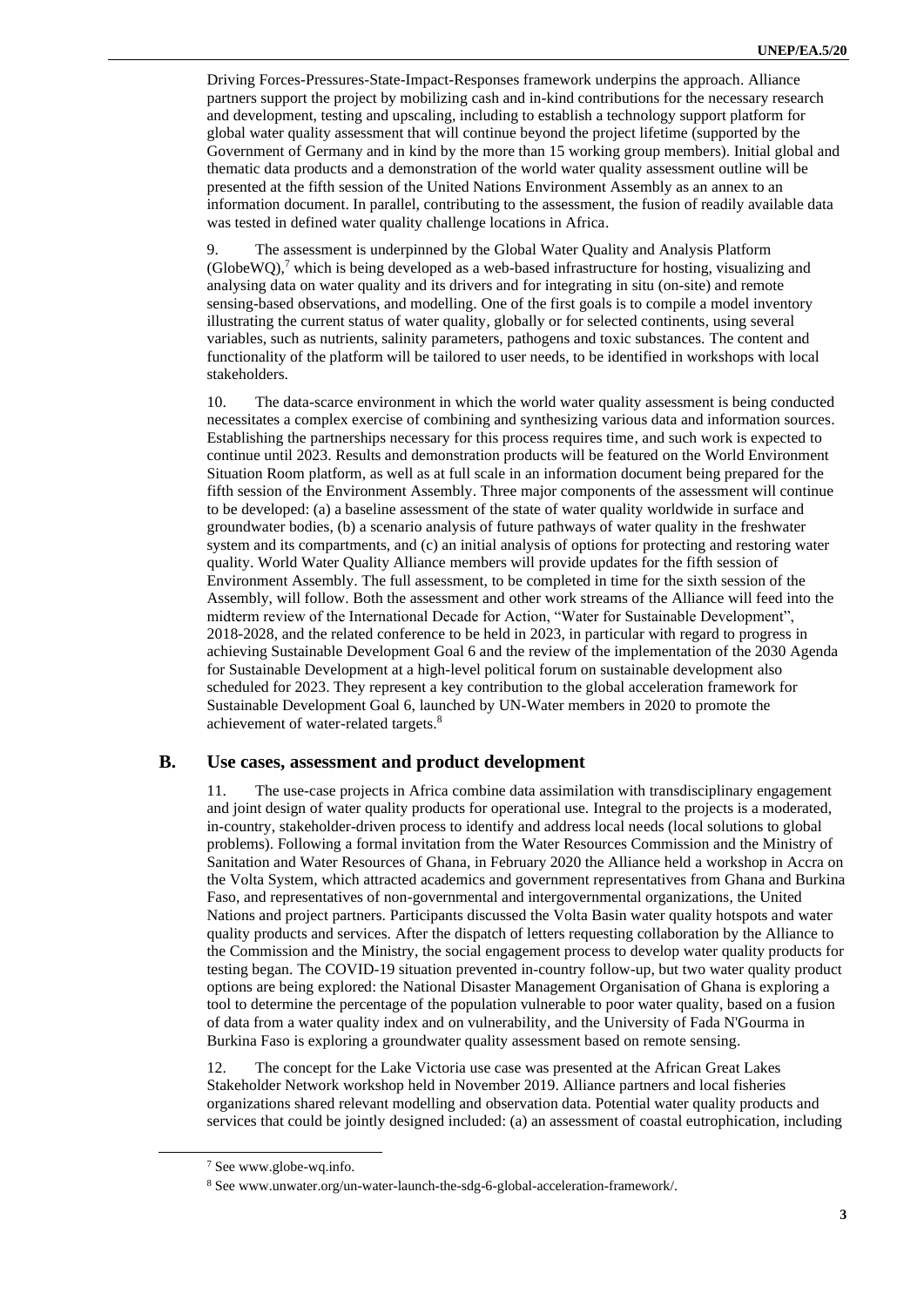total phosphorus sources and loads, and the ranking of sub-basin loadings based on the three data sources mentioned above, and (b) validation of water temperature and stratification dynamics modelling. In addition, Alliance partners offered to collaborate with the Kenya Marine and Fisheries Research Institute on a joint assessment of sediment nutrient release linked to algae blooms in Kenya and Uganda.

13. The Cape Town aquifer use case comprises various aquifers in and around Cape Town that are earmarked for water supply to the city. The Cape Flats aquifer underlying most of the city is highly vulnerable to pollution from land-use activities, including small-scale agriculture and sand mining, and from landfill sites, cemeteries, industrial areas and informal settlements without proper sanitation. This has led to salinization and contamination with nutrients, microbiological and industrial contaminants, hydrocarbons and, possibly, contaminants of emerging concern. Extensive in situ monitoring data and remote-sensing (Earth observation) data, detailing land use and identifying pollution sources, and geographic information system-based vulnerability and flow modelling were used in the assessment. Feeding into stakeholder engagement, groundwater protection zones were proposed as a potential assessment product. The high variability of natural groundwater quality and the lack of historic water quality data had prevented assessments of the current state of deterioration. Nonetheless, the findings can be extrapolated to other urban centres with similar geological settings.

#### **C. Support for a capacity-development consortium**

14. Fostering water quality capacity development is a critical country demand. Based on expressions of interest from more than 30 Alliance members, in March 2020 the Global Environment Monitoring System/Water Programme (GEMS/Water) Capacity Development Centre proposed a concept for a capacity-development consortium. Between 2015 and 2020, the Centre had identified needs for capacity development globally, including to support the achievement of Sustainable Development Goal 6. Countries indicated that their priorities were: training on monitoring design, data management, groundwater monitoring, field training, and innovation monitoring, for example, biological monitoring and remote sensing. Areas of expertise, and existing and potential capacity development products, that could be shared by or developed within a consortium were evaluated through a questionnaire returned by 27 Alliance organizations. Based on those responses, draft criteria for consortium membership and terms of reference were prepared. These were to be discussed and agreed upon during the meeting of the Alliance capacity-development group in November 2020. The nomination of approximately 10 core consortium members is envisioned. The long-term goal is to secure Alliance support for GEMS/Water and the consortium in providing tailored capacity development beyond 2023.

### **D. Other Alliance workstreams**

#### **1. Social engagement and groundwater**

15. Since its launch, the World Water Quality Alliance has promoted the strengthened implementation of the 2030 Agenda by bridging local solutions to global pressures through municipality engagement. A social engagement platform for water quality and related challenges and solutions was presented at the World Water Week organized by the Stockholm International Water Institute. A work plan for 2021–2023 was approved, focused on stakeholder engagement, and with an emphasis on the "knowledge to action" approach and the "renaissance" approach to science-culture-sustainability diplomacy,<sup>9</sup> the translation of complex systems into simple language, and the creation of a best practice repository. The following actions are currently being taken: (a) translation, into local languages, of a municipality recruitment leaflet aimed at local and regional politicians, representatives of intermunicipal and interregional organizations, such as municipal associations; (b) recruitment of the first five lead municipalities from five continents; (c) initial approaches to relevant supranational entities, such as the European Commission (a preliminary meeting was held with the European Commissioner for the Environment on 2 October 2020); (d) enhanced networking for the Alliance and the social engagement platform; and (e) exploration of funding opportunities, primarily through the European Green Deal call and future clusters of Horizon Europe.

16. "Friends of Groundwater", which formed in the context of the Alliance and comprises representatives from 20 organizations particularly concerned with groundwater, is developing a global perspective paper on the assessment of groundwater quality. The paper will highlight the importance

<sup>&</sup>lt;sup>9</sup> See Bernd Manfred Gawlik and others, "The scientist, the politician, the artist and the citizen: how water united them", *Environmental Sciences Europe*, vol. 30, article 12 (2018).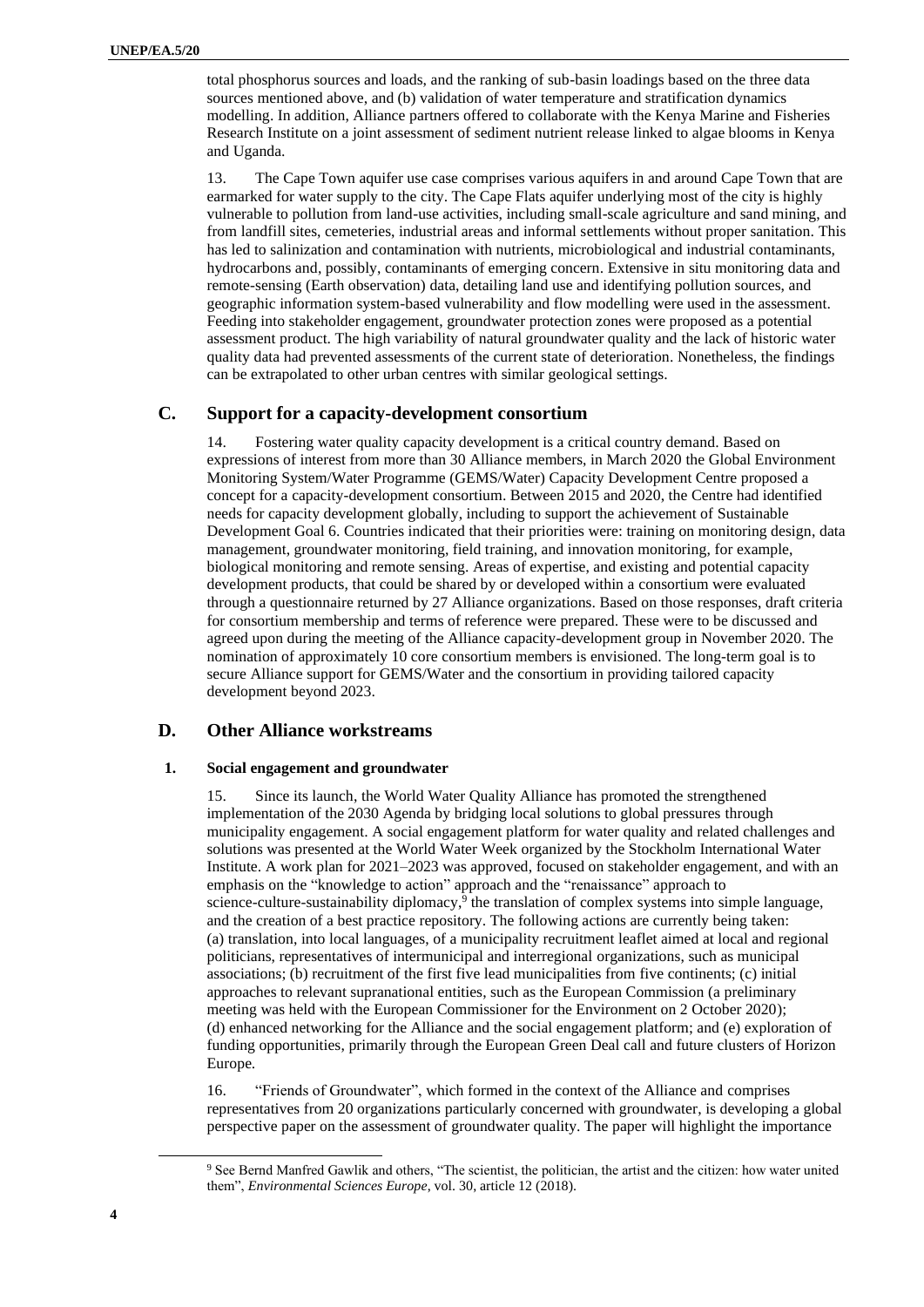of groundwater, the threats to groundwater quality from natural contaminants and human activities, and the special challenges to monitoring and assessing groundwater quality that arise from the three-dimensional nature of the resource, the long timescales involved in contaminant transport, and the overall scarcity of data. In the paper, the group will review existing sources of data, including field observations, Earth observation and models. The group is preparing a proposal for a global groundwater quality assessment, and to that end is compiling a contaminant inventory and providing a central information hub.

#### **2. Water quality and health**

17. Wastewater has emerged as a reliable indicator of the presence of SARS-CoV-2 in a population but is not itself a source of infection. The ability to detect RNA fragments of SARS-CoV-2 in wastewater is increasingly and independently being reported by research groups in nearly all European Union member States and beyond. When it became apparent that there was widespread interest in creating a "sentinel system", a virtual town hall event was held under the umbrella of the World Water Quality Alliance to define the criteria for representative use cases. Related pressures include increased abstraction, the volume of plastic litter related to the COVID-19 response (masks and gloves), security issues regarding the supply chain for critical water treatment chemicals, and wastewater treatment infrastructure as a source of compounds of growing concern (for example, because of antimicrobial resistance).

18. Knowledge gaps are still widening, particularly with regard to the impact of emerging water pollutants, such as nitrogen and microplastics, and antimicrobial resistance. Antimicrobial resistance is a fast-growing threat caused by the overuse of antibiotics and subsequent exposure to, including through indirect consumption of, antibiotics through waterways. In 2015, 34.8 billion defined daily doses of antibiotics were consumed, with 30 to 90 per cent of them excreted into the environment as active substances. Some 700,000 people die from drug-resistant infections every year – seven times the number of deaths from cholera. If no action is taken, this number could reach 10 million by 2050 and generate economic losses of up to \$100 trillion. Against this backdrop, the World Economic Forum, in collaboration with the Swiss Agency for Cooperation and Development, commissioned a report on the impact of antimicrobial resistance spread through waterways. The report explores social, environmental and financial risks that antimicrobial resistance poses to businesses and society at large, including the impacts of an antimicrobial resistance-driven epidemic scenario; outlines potential opportunities for action to mitigate such risks; and emphasizes the importance of greater exchange and collaboration among public and private entities, including research institutions. The report builds on the latest science and the expertise emerging from existing initiatives. It aims to contribute to the ongoing work of the Alliance to raise awareness and identify key gaps and opportunities for further research.

19. As part of the Knowledge to Practice project linking water quality to health, funded by the Bill and Melinda Gates Foundation, an international research group developed a model-driven pathogen flow and mapping tool.<sup>10</sup> Soon to be available through the World Environment Situation Room, the tool maps emissions of pathogens from sanitation systems to surface water. The potential impact of changes in population growth, access to improved sanitation facilities, and increased conveyance and treatment of wastewater and faecal sludge are further considered. The pathogen flow and mapping model builds on a wealth of available data on, among other things, population, sanitation (from the Joint Monitoring Programme for Water Supply and Sanitation of the World Health Organization and the United Nations Children's Fund (UNICEF)) and disease prevalence. Users can apply default global data to simulate the pathogen emissions in their area or develop their own baseline and future scenarios. The maps provide an understanding of areas with emission hotspots and allow for comparison of scenarios.

#### **3. Ecosystems and plastics**

20. An expert group of Alliance members formed a task force focusing on ecosystems and has drafted a concept note and raised awareness of water quality in the context of ecosystem restoration. Network-building activities to foster collaboration were held; participating entities included the African Center for Aquatic Research and Education, the International Institute for Sustainable Development, the Africa Centre of Excellence in Aquaculture and Fisheries, the Lilongwe University of Agriculture and Natural Resources, the Research Centre for Limnology based in Indonesia, the Ministry of the Environment of Chile, and the Kenyan Marine and Fisheries Research Institute. Online courses to support ecosystem restoration were also held. The group's work is closely linked with the

<sup>10</sup> Available a[t https://tools.waterpathogens.org/maps.](https://eur03.safelinks.protection.outlook.com/?url=https%3A%2F%2Ftools.waterpathogens.org%2Fmaps&data=02%7C01%7C%7Cc36a4749e7ac4a140c8408d87028c04b%7C27d137e5761f4dc1af88d26430abb18f%7C0%7C0%7C637382667642914522&sdata=bVWAHmApBJAgNJA1IbCJDh3iGiZnYuHFi%2B5UPzp1BzI%3D&reserved=0)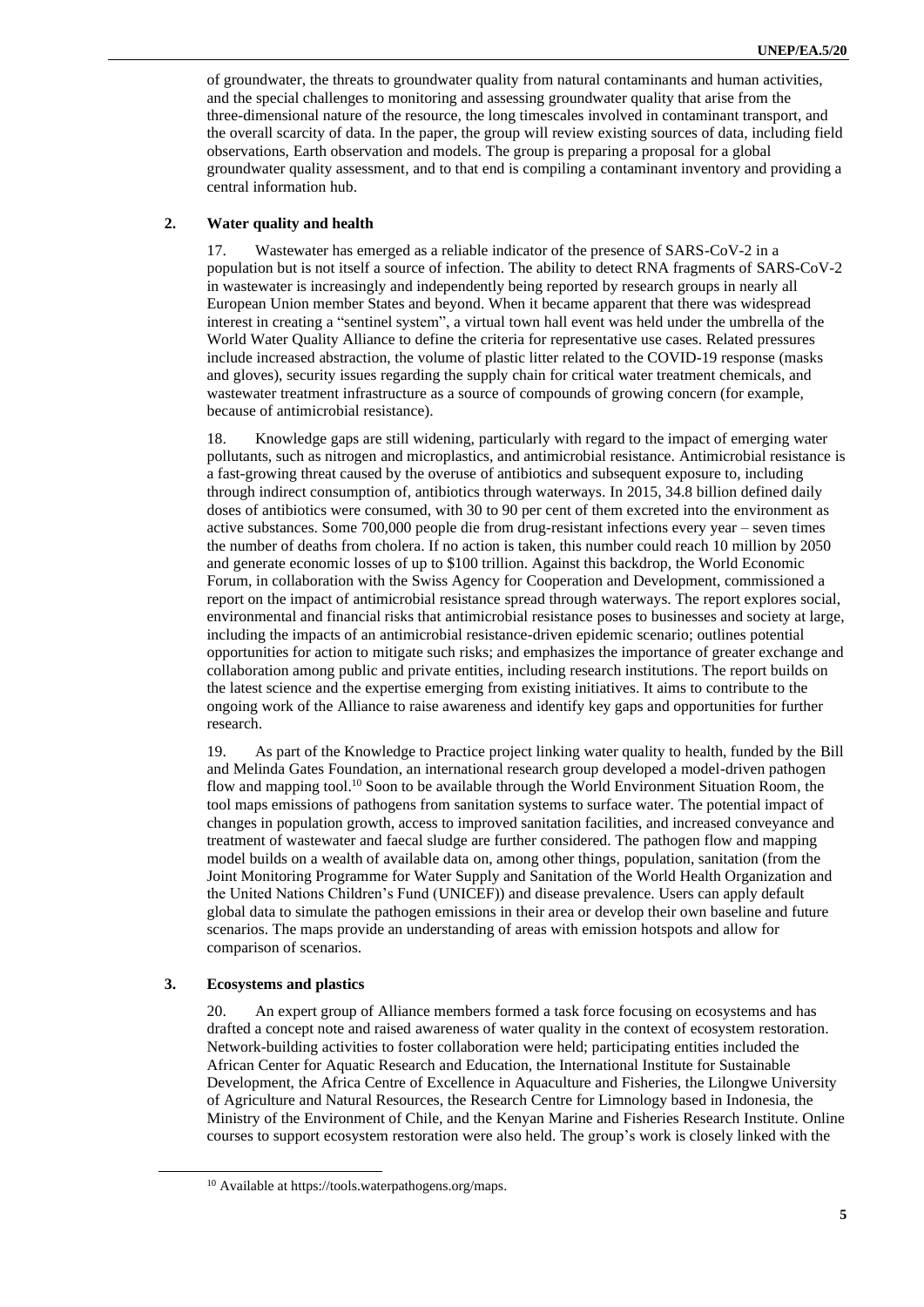Alliance use cases, and the group will produce a white paper in 2021 calling for coordinated action to restore ecosystems, which is particularly relevant in the context of the upcoming United Nations Decade on Ecosystem Restoration.

21. Through the Alliance, UNEP is finalizing a publication containing guidelines for the harmonization of methodologies for monitoring plastics in rivers and lakes to provide recommendations for harmonized monitoring and reporting and support the development and implementation of plastic debris monitoring programmes in freshwater systems.

## **II. Lessons learned**

22. Tackling the global water quality crisis and focusing on the water, environment and health nexus, pursuant to resolution 3/10 and the complex, broad mandate given to UNEP therein, require a transdisciplinary partnership. The World Water Quality Alliance has enabled such a partnership by identifying and selecting highly qualified experts from the United Nations system (e.g., members of UN-Water) and elsewhere (e.g., members of the scientific community and other major stakeholder groups). The key motivator for partners to engage and act collectively to achieve shared objectives lies in the convening power of UNEP and its position as a successful liaison for global scientific and stakeholder communities. UN-Water therefore recognized the Alliance in the launch of the global acceleration framework for Sustainable Development Goal 6.

23. The work portfolio generated by the Alliance in little more than a year and the world water quality assessment innovation and demonstration outputs are both relevant to and useful for the science-policy interface of the UNEP Foresight<sup>11</sup> work and the World Environment Situation Room.

24. Ensuring appropriate delivery of the work requested under the mandate established by the Environment Assembly required additional resources. The World Water Quality Alliance, while taking an approach based, in principle, on voluntary commitment, has, in parallel, established branding that allows for cash and in-kind support to be generated from and by multiple partners. This includes a commitment by working group members to contributing to the global assessment. Multi-year support from the Government of Switzerland has played a fundamental role in securing Alliance operations and water-quality-related innovations to address key socio-environmental concerns.

25. The goal is for the world water quality assessment to be carried out at two scales: (a) globally, to provide a consistent context regarding the state of water quality and to identify water bodies at risk; and (b) at the water-body-to-river-basin scale, with the engagement of stakeholders, in order to identify and address their information and operational needs, thus supporting implementation of the 2030 Agenda on the ground (the use-case approach). Initial support from the Government Switzerland for this pilot approach has been valuable, in particular with regard to testing the combination of the data-driven assessment of water quality hotspots (based on available information) with a social engagement process to foster the joint design of operational water quality products for application. While the pilot has been more successful in some places than in others, the key is to bring the right sector actors to the table, and initial experience with engaging resident coordinators has been promising. The COVID-19 pandemic has partially stalled some thematic work streams, such as in-country engagement.

26. In terms of capacity development, GEMS/Water – which is also the UNEP operational mechanism for monitoring and reporting on ambient water quality (Sustainable Development indicator 6.3.2) – has received multiple support requests from countries. GEMS/Water in its current format and with its current funding will not be able to respond fully to those requests. Financial support from the Government of Ireland will expire after 2023. However, drawing on the work of the World Water Quality Alliance, GEMS/Water is making progress in establishing a capacity development consortium of partners for the joint development and delivery of coherent, high-level, tailored capacity development initiatives and in broadening the resource base.

27. The European Union umbrella project addressing SARS-CoV-2, coordinated by the Joint Research Centre, illustrates a renaissance of interest in the relationship between health and environment, providing insight into the COVID-19 crisis and its links to the quality and availability of water. Perspectives on analytical methodology and innovation evolve dynamically, including with regard to sewer surveillance, which has been used successfully for SARS-CoV-2 monitoring in wastewater and sewer systems, and possible assessments. This may relieve some of the monitoring pressure on health systems. The COVID-19 crisis has aggravated the already precarious situation

<sup>11</sup> Se[e https://environmentlive.unep.org/foresight.](https://environmentlive.unep.org/foresight)